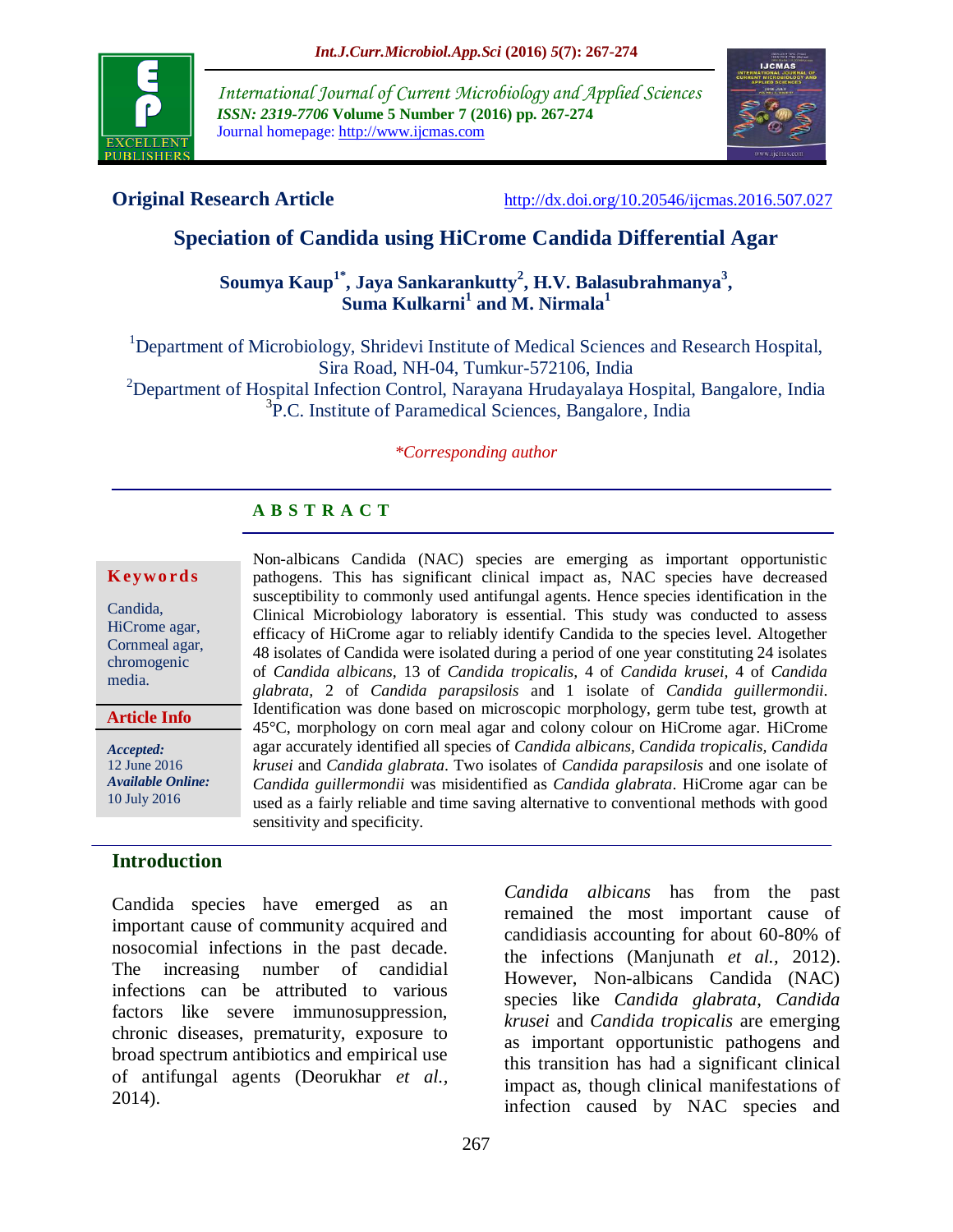*Candida albicans* are indistinguishable, NAC species exhibit decreased susceptibility to commonly used antifungal agents (Deorukhar *et al.,* 2014; Baradkar *et al.,* 2010). *Candida tropicalis*, *Candida krusei* and *Candida glabrata* have been found to be 32-fold less susceptible to fluconazole than *Candida albicans* (Agarwal *et al.,* 2011). There is growing evidence to suggest that increasing use of Azoles is responsible for the epidemiological shift from *Candida albicans* to NAC species (Jain *et al.,* 2012). Characterization of Candida to species level helps to identify those strains which might be intrinsically resistant to some antifungal agents (Jain, *et al.,* 2012).

Conventional Candida speciation methods like morphology on Corn meal agar, carbohydrate fermentation and assimilation tests are time consuming taking from 72 hours to 2 weeks and the procedures are labor intensive (Baradkar *et al.,* 2010).

The need for rapid identification of Candida species and the difficulty in detecting mixed cultures of Candida on Sabouraud's Dextrose Agar, has led to the development of several media that differentiate yeast species based on colony colour (Agarwal, *et al.,* 2011). These media contain chromogenic substrates that react with species specific enzymes secreted by various Candida species producing colonies with various pigmentations, allowing organisms to be identified to the species level by their colour and colony characteristics (Horvath, *et al.,* 2003)**.** The present study was conducted to evaluate the efficacy of one such chromogenic media, HiCrome Candida agar as an alternative to conventional methods for the identification of Candida species.

## **Materials and Methods**

The present cross-sectional study was

conducted in the department of Microbiology, Shridevi Institute of Medical Sciences and Research Hospital, Tumkur for duration of one year from January 2014 to December 2014. During this period, a total of 48 isolates of Candida species were isolated from various clinical samples like urine, pus, body fluids, vaginal swab, etc. The study was submitted and approved by the Institutional Ethical Committee. All specimens were processed according to standard microbiological procedures. The specimens were first stained by Gram stain (Figure 1) followed by inoculation onto blood agar, MacConkey agar and thioglycollate broth for exudates and body fluids. The isolates were identified based on Gram staining and classified *Candida albicans* or non-albicans Candida based on germ tube test (Figure 2). *Candida albicans* and *Candida dubliniensis* were differentiated based on growth at 45°C (Chander, 2009).

Species identification was done by morphology on corn meal agar (Figure 3) by Dalmau plate culture method read after 48 hours of room temperature incubation (Shettar, *et al.,* 2012).

HiCrome agar was procured from Himedia and prepared as per manufacturer's instructions. Candida isolates were subcultured onto HiCrome agar and incubated at 37°C for upto 48 hours for optimal development of colour. Isolates forming light green colonies were identified as *Candida albicans*, blue to metallic blue *Candida tropicalis*, purple fuzzy colonies *Candida krusei* and cream coloured colonies as *Candida glabrata* (Figure 4).

## **Results and Discussion**

A total of 48 Candida isolates were obtained during the study period. Majority of isolates were from patients aged between 61-70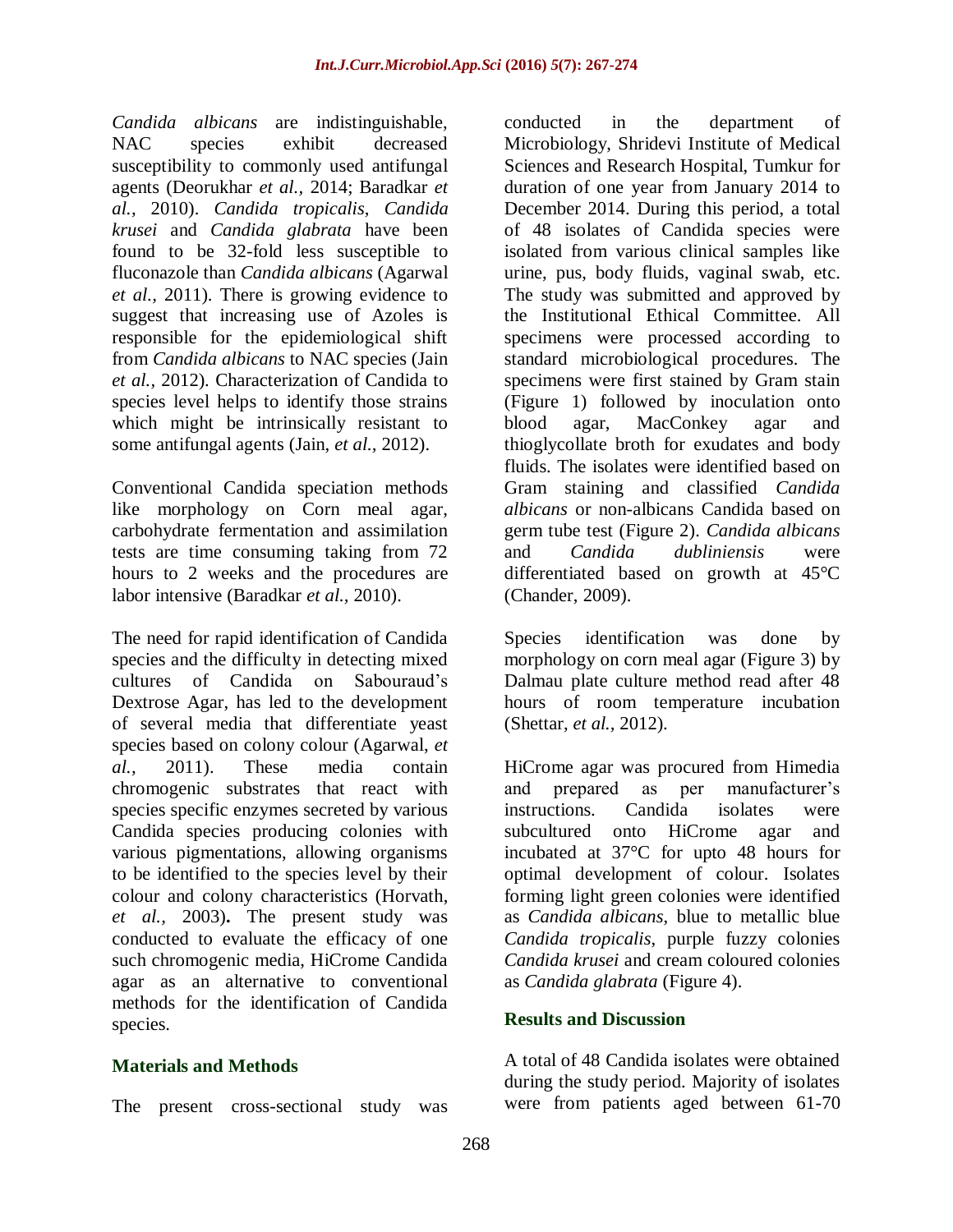years followed by 41-50 and 51-60 years. Maximum isolates were from respiratory samples followed by urine (Table 1).

Non-albicans Candida accounted for 50% of the isolates. The most common species isolated was *Candida albicans* (50%) followed by *Candida tropicalis* (27.08%) (Table 1).

HiCrome agar showed good growth of all Candida isolates after 48 hours of incubation. It was capable in accurately identifying 45 of the 48 isolates. The findings on HiCrome agar were in agreement with the conventional methods for *Candida albicans*, *Candida tropicalis* and *Candida krusei*.

HiCrome agar showed cream coloured colonies in case of 07 isolates which were identified as *Candida glabrata* based on colony morphology and colour. Two of these isolates were identified by conventional methods as *Candida parapsilosis* and one was identified as *Candida guillermondii* (Table 2).

Emergence of Non-albicans candida species with decreased susceptibility to antifungal agents has necessitated the identification of Candida to the species level. The conventional methods like inoculation on corn meal agar, carbohydrate assimilation and fermentation are expensive, timeconsuming and require expertise. Hence most laboratories do not go beyond germ tube test and limit their diagnosis to *Candida albicans*or Non-albicans Candida (Mehta, *et al.,* 2016)**.**

This study was conducted to analyse the efficacy of HiCrome agar in the rapid identification of Candida species. 48 Candida isolates were obtained from various clinical samples during a period of one year.

*Candida albicans* has historically been the predominant ca

use of candidiasis (Horvath, *et al.,* 2003)**.**  The most common species identified was *Candida albicans* accounting for 50% of the isolates in the present study which was in agreement with other similar studies (Manjunath, *et al.,* 2012; Baradkar, *et al.,* 2010; Usharani, *et al.,* 2011).

Because of increasing complexity in management and disease profiles of patients, there has been a surge of infections due to yeast other than *Candida albicans* (Agarwal S., *et al.,*2011).This epidemiological shift was demonstrated by studies conducted by Jain, *et al.,* 2012; Jaya, *et al.,* 2013 and Agarwal S., *et al.,* 2011*,* where *Candida tropicalis* was the most common species isolated.

In a study by Shivaprakash *et al*, *Candida albicans* accounted for only 3.4% isolates highlighting that Candida species other than *Candida albicans* have emerged as a major cause of invasive Candida infections (Shivaprakasha, *et al.,* 2007)**.**

In the present study, *Candida tropicalis* accounted for 27.08% of the isolates followed by *Candida glabrata* and *Candida krusei* (8.33% each), *Candida parapsilosis* (4.17%) and *Candida guillermondii*  $(2.08\%)$ .

*Candida glabrata* has emerged as an important opportunistic pathogen worldwide and in India, *Candida tropicalis* has emerged as the most common cause of nosocomial candidemia (Giri, *et al.,* 2012).

Studies have shown decreased susceptibility of *Candida tropicalis*, *Candida glabrata* and *Candida krusei* to commonly used azole antifungal agents (Pahwa, *et al*. 2014).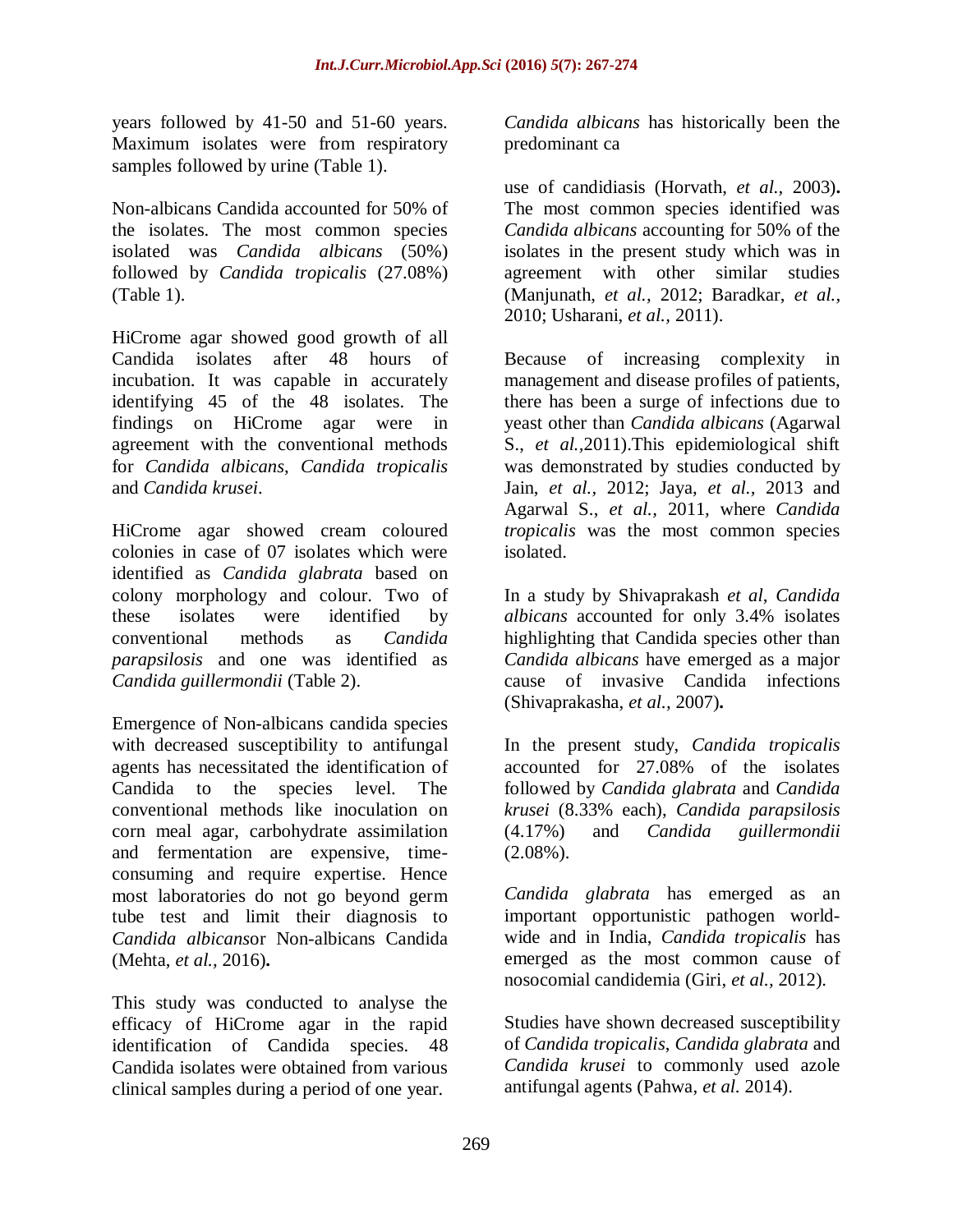| <b>Sample</b>                 | Candida<br>albicans | Candida<br>tropicalis | Candida<br>krusei | Candida<br>glabrata | Candida<br><i>parapsilosis</i> | Candida<br>guillermondii | <b>Total</b> | $%$ of<br>total |
|-------------------------------|---------------------|-----------------------|-------------------|---------------------|--------------------------------|--------------------------|--------------|-----------------|
| <b>Respiratory</b><br>samples | 17                  | 03                    | 00                | 01                  | 01                             | $00\,$                   | 22           | 45.83           |
| <b>Urine</b>                  | 02                  | 07                    | 02                | 01                  | 01                             | 01                       | 14           | 29.17           |
| Pus                           | 00                  | 02                    | 01                | 02                  | 00                             | $00\,$                   | 05           | 10.41           |
| <b>Stool</b>                  | 02                  | 01                    | 00                | $00\,$              | 00                             | $00\,$                   | 03           | 6.25            |
| <b>Vaginal swab</b>           | 02                  | 00                    | 00                | 00                  | 00                             | $00\,$                   | 02           | 4.17            |
| <b>Peritoneal</b><br>fluid    | 01                  | 00                    | 01                | 00                  | 00                             | 00                       | 02           | 4.17            |
| <b>Total</b>                  | 24                  | 13                    | 04                | 04                  | 02                             | 01                       | 48           | 100             |
| % of total                    | 50                  | 27.08                 | 8.33              | 8.33                | 4.17                           | 2.08                     | <b>100</b>   |                 |

# **Table.1** Distribution of various Candida species identified by Cornmeal agar

# **Table.2** Comparison of species identification by conventional methods and HiCrome agar

| <b>Candia species</b> | <b>Conventional method</b> | <b>HiCrome</b> agar | <b>Colour of colony</b> |
|-----------------------|----------------------------|---------------------|-------------------------|
| Candida albicans      | 24                         | 24                  | Light green             |
| Candida tropicalis    | 13                         | 13                  | Blue to metallic blue   |
| Candida krusei        | 04                         | 04                  | purple fuzzy            |
| Candida glabrata      | 04                         | 07                  | White to cream          |
| Candida parapsilosis  | 02                         | $00\,$              | Cream                   |
| Candida guillermondii | 01                         | 00                  | Cream                   |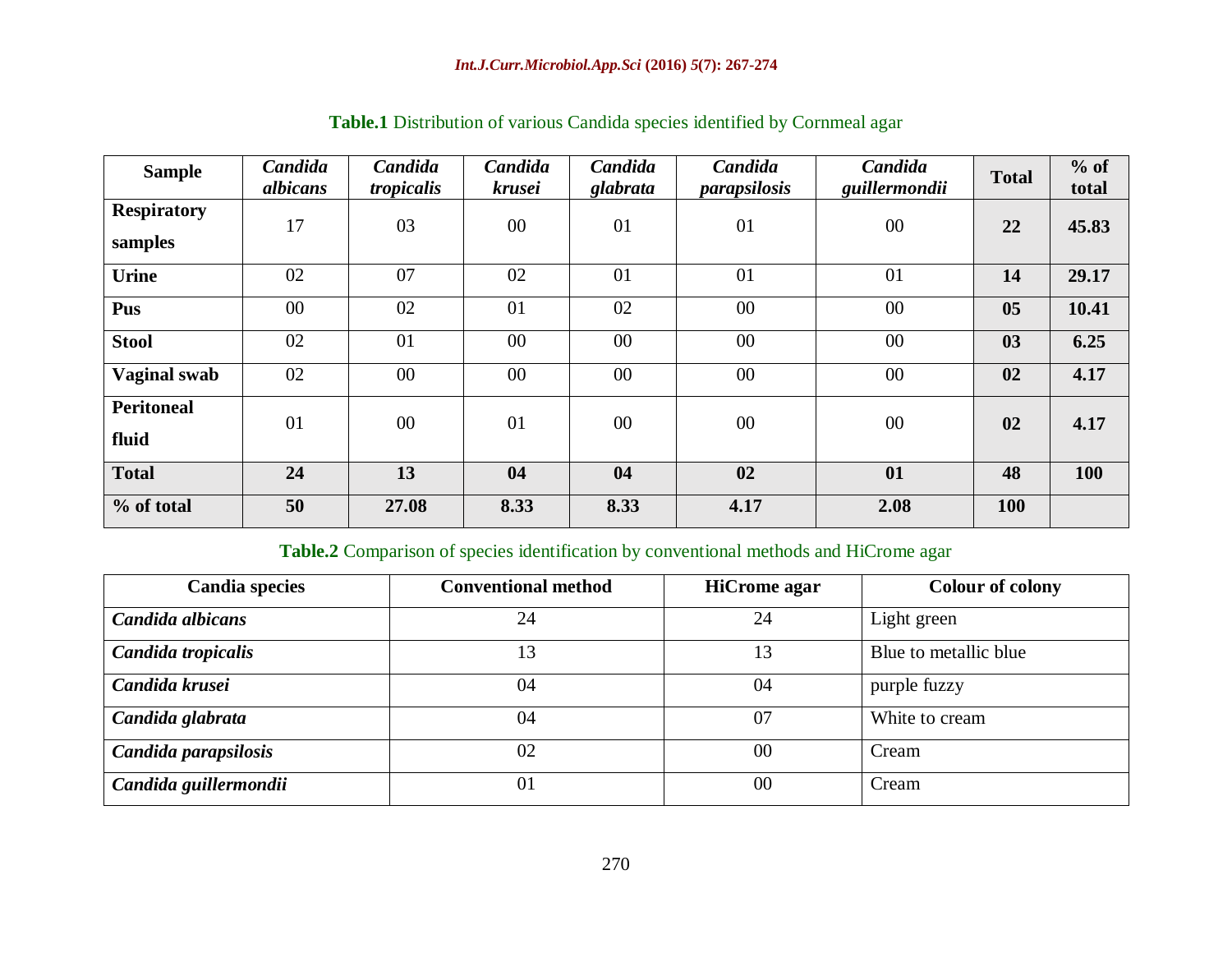

Fig.1 Gram stain of sputum showing Gram positive oval budding yeast cells with pseudohyphae

**Fig.2** Germ tube formation by *Candida albicans*.

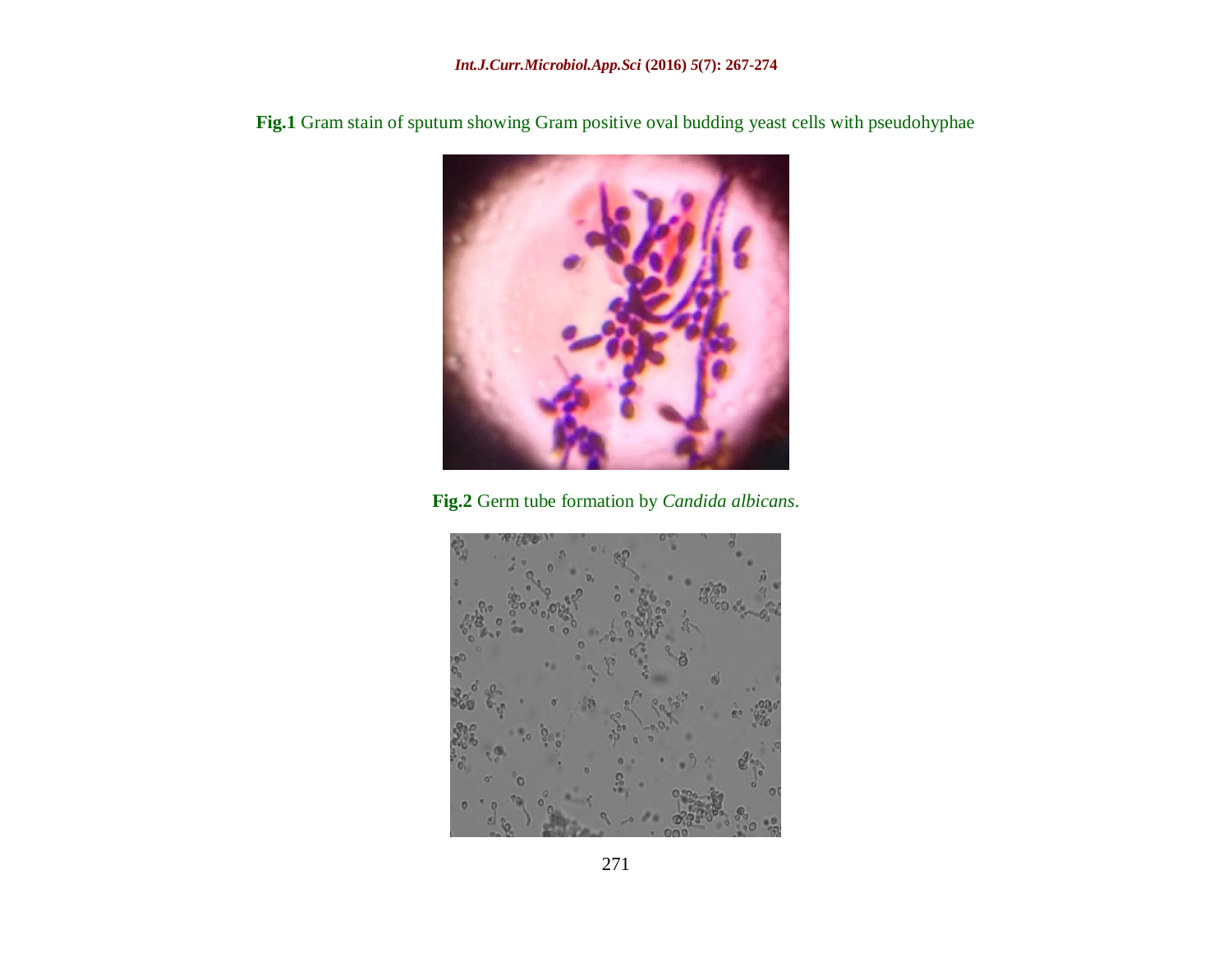**Fig.3** Morphology on Cornmeal agar: A - *Candida albicans*, B – *Candida tropicalis*, C – *Candida glabrata*, D – *Candida parapsilosis*, E – *Candida krusei*, F – *Candida guillermondii*.



**Fig.4** Colony morphology on HiCrome agar: Figure A-*Candida tropicalis*, Figure B – *Candida albicans*, Figure C – *Candida glabrata*, Figure D – *Candida krusei*.

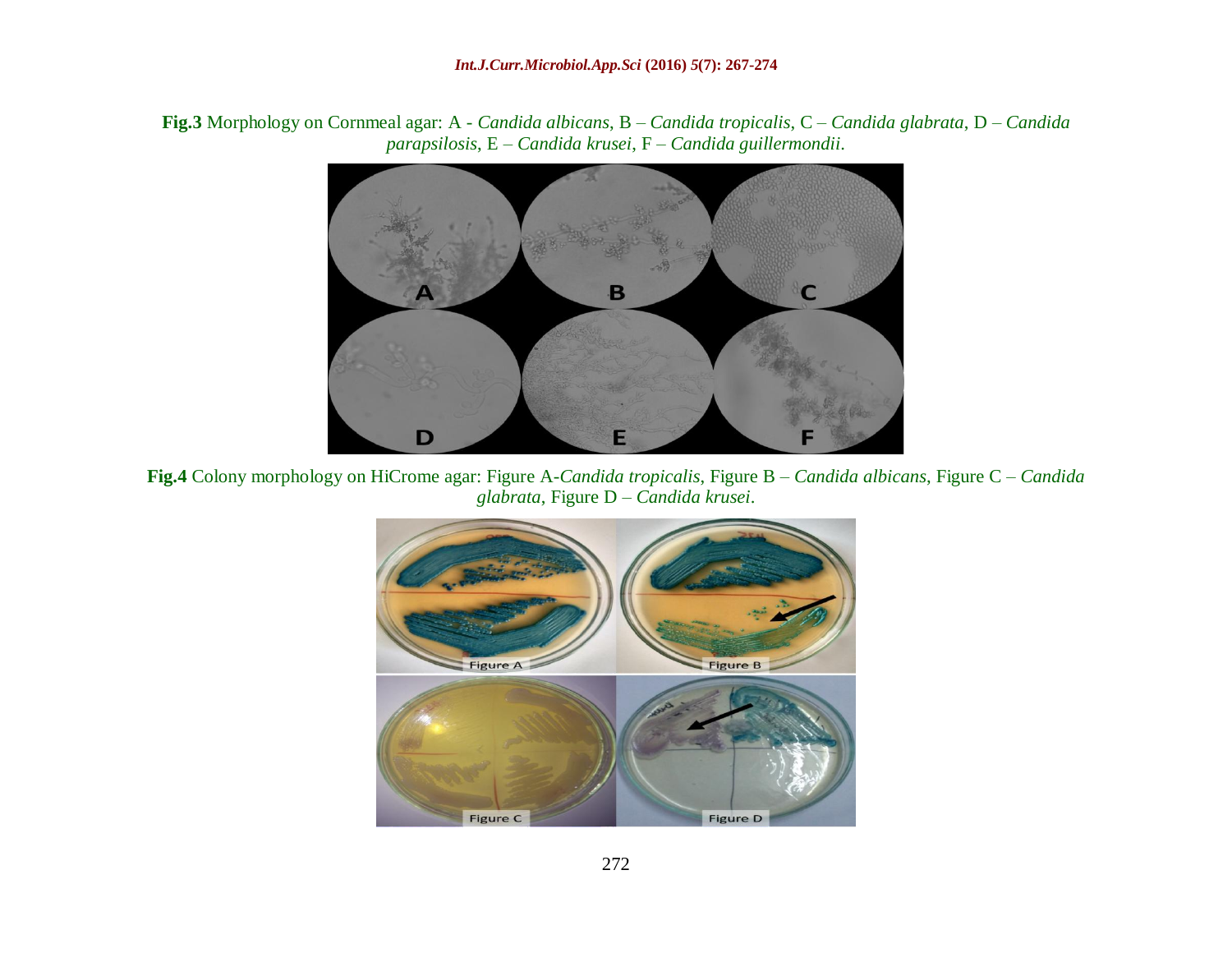Given the potential for selection of these less-susceptible species by empirical antifungal treatment and prophylaxis, clinical laboratories should be able to identify these isolates to the species level (Agarwal, *et al.,* 2011).

Several studies have been conducted in the last decade to assess the efficacy of HiCrome agar in identifying Candida species. Species identification by HiCrome agar were in agreement with those of conventional methods for *Candida albicans*, *Candida tropicalis* and *Candida krusei.* Our findings were similar to other studies conducted on HiCrome agar (Manjunath, *et al.,* 2012; Shetttar, *et al.,* 2012; Mehta, *et al.,* 2016). All isolates of *Candida albicans*produced light green colonies, *Candida tropicalis*blue to metallic blue colonies and *Candida krusei*produced purple fuzzy colonies showing 100% sensitivity and specificity for these isolates.

HiCrome agar misidentified three isolates as *Candida glabrata* based on colony colour and morphology. Two of these isolates were identified as *Candida parapsilosis* and one was identified as *Candida guillermondii* by conventional methods.The sensitivity and specificity of HiCrome agar in identification of *Candida glabrata* was 100% and 93.18% respectively. These findings were similar to other studieswhere*Candida parapsilosis* was misidentified as *Candida glabrata* due to similarity in colony morphology on HiCrome agar (Shettar, *et al.,* 2012). But since *Candida glabrata*does not produce pseudohyphae, they can be easily differentiated on corn meal agar. Hence use of HiCrome agar along with corn meal agar facilitates better identification of Candida species.

The present study emphasises the fact that HiCrome agar can be reliably used in the identification of various Candida species

like *Candida albicans*, *Candida tropicalis* and *Candida krusei*. Other Candida species like *Candida parapsilosis* and *Candida guillermondii* produced similar colony morphology like *Candida glabrata* and lead to false identification of these species as *Candida glabrata* by HiCrome agar. In addition chromogenic medium also facilitates identification of different species of Candida in case of mixed infections (Agarwal, *et al.,* 2011)**.**

During the study period other important Candida species like *Candida dubliniensis*, *Candida kefyr*, etc. were not isolated. Hence the performance of HiCrome agar in identifying these isolates could not be assessed. A more extensive study with increased sample size would be required to assess the ability of HiCrome agar to isolate and identify these less commonly isolated Candida species.

Use of HiCrome agar allows for the rapid identification of Candida species allowing basic laboratories with limited resources to forgo tedious and time-consuming procedures like sugar assimilation tests. This facilitates rapid identification of especially those species like *Candida krusei* and *Candida glabrata* which have decreased susceptibility to commonly used anti-fungal agents and guides in the treatment of these infections.

In conclusion, the present study highlights the fact that use of HiCrome agar can be cost-effective alternative to the timeconsuming conventional methods in the rapid identification of Candida species reducing the time of identification from 1 week to 48 hours. The ease of preparing and using the medium, coupled with easy differentiation of Candida species based on colony colour enables basic clinical Microbiology laboratories to identify Candida to the species level. This will